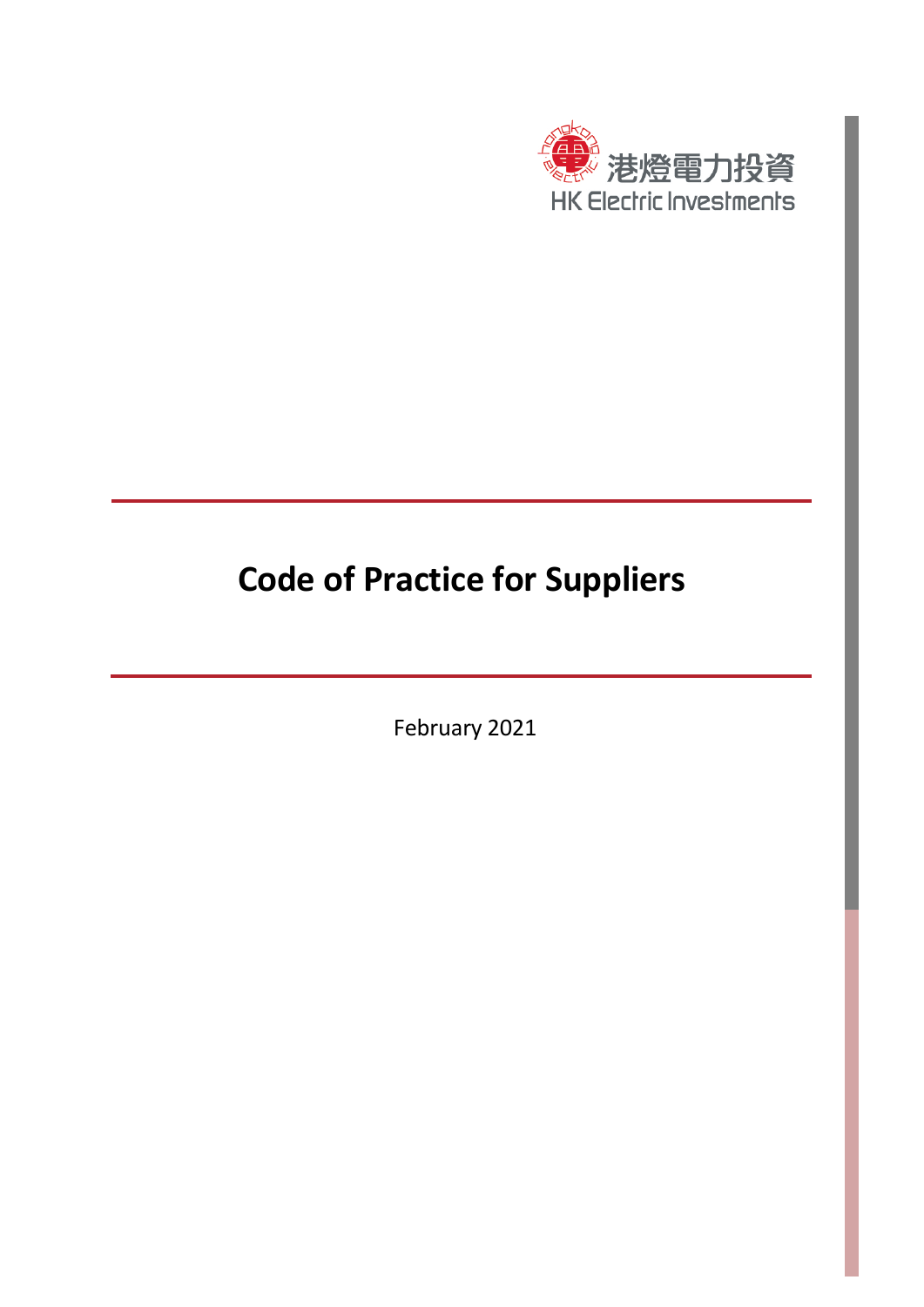

# **Table of Contents**

| 1. Introduction                                | P.3  |
|------------------------------------------------|------|
| 2. Ethics                                      | P.3  |
| 3. Human and Labour Rights                     | P.3  |
| 4. Health and Safety                           | P.3  |
| 5. Environmental Protection and Climate Action | P.4  |
| 6. Cybersecurity                               | P. 4 |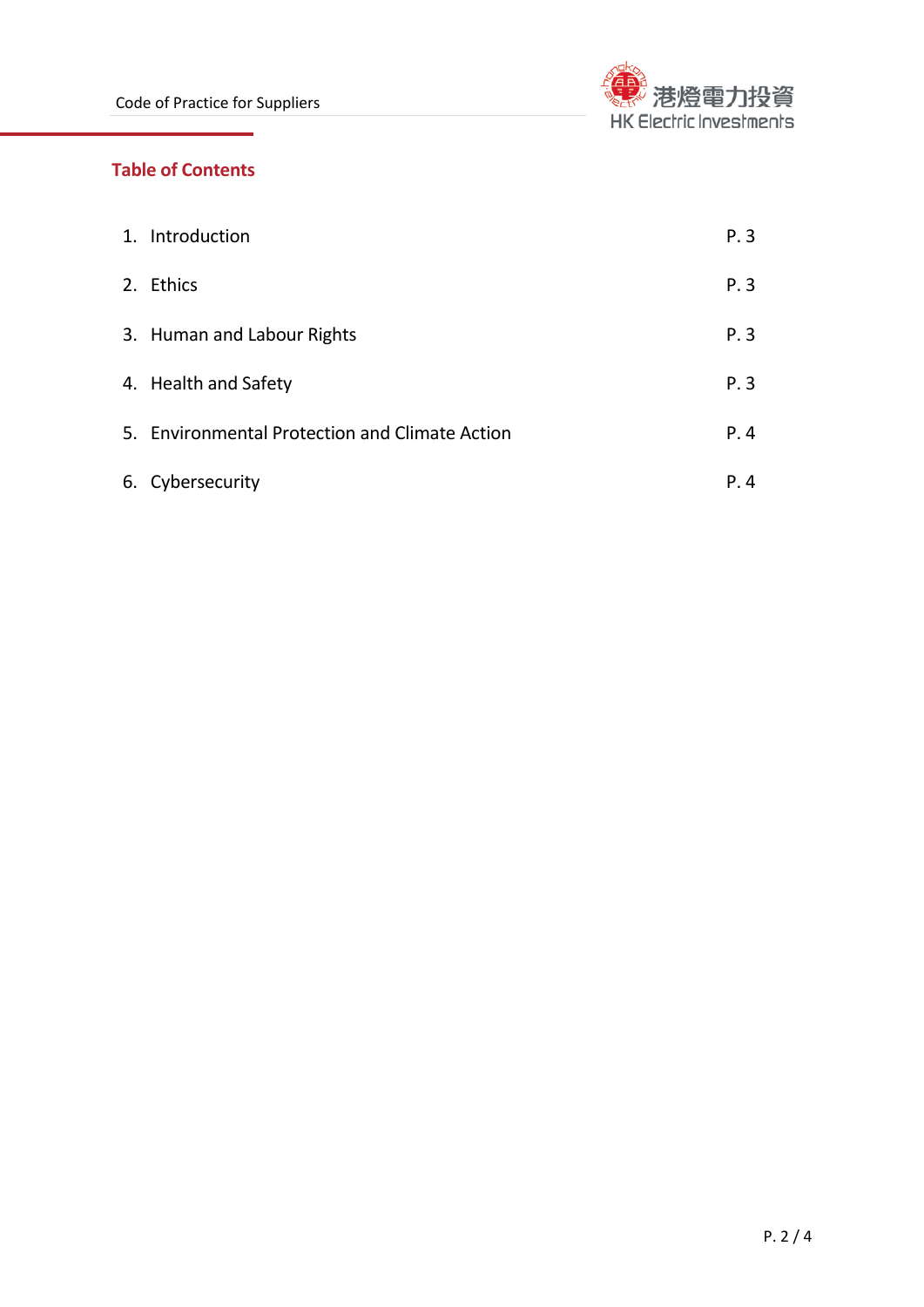

### **1. Introduction**

1.1 This Code of Practice for Suppliers (the "Code") outlines the standards related to ethics, human and labour rights, health and safety, environment protection and climate action, and cybersecurity for the domestic and international suppliers, contractors, and consultants (herein collectively noted as "Suppliers") of HK Electric Investments and its subsidiaries including The Hongkong Electric Company, Limited (collectively, the "Group"). Suppliers are expected to follow the Code as well as to communicate it with their employees. Furthermore, suppliers are encouraged to report their sustainability performance and influence their business partners in their supply chain to follow the Code so far as is practicable.

### **2. Ethics**

- 2.1 Suppliers should pursue the following ethical standards for all business transactions, including:
	- Compliance with applicable laws and regulations,
	- Respect for Intellectual Property Rights,
	- Non-disclosure of confidential information,
	- Fair business and competition, and anti-collusion, and
	- Prevention of bribery or conflict of interest.

#### **3. Human and Labour Rights**

- 3.1 Suppliers should honour human and labour rights, including:
	- Child and forced labour is unacceptable in its operations,
	- Wages and working hours should meet requirements set by local laws,
	- Anti-discrimination policies should be in place and adhered to,
	- No harsh or inhumane treatment,
	- Freedom of association should be supported, and
	- Support of fair-trade products.

#### **4. Health and Safety**

4.1 Suppliers should implement an effective management system to maintain a clean, safe, and healthy workplace in compliance with all applicable laws and regulations. Occupational health and safety policies should be in place to ensure the good health and safety of employees. Appropriate health and safety training should also be provided.